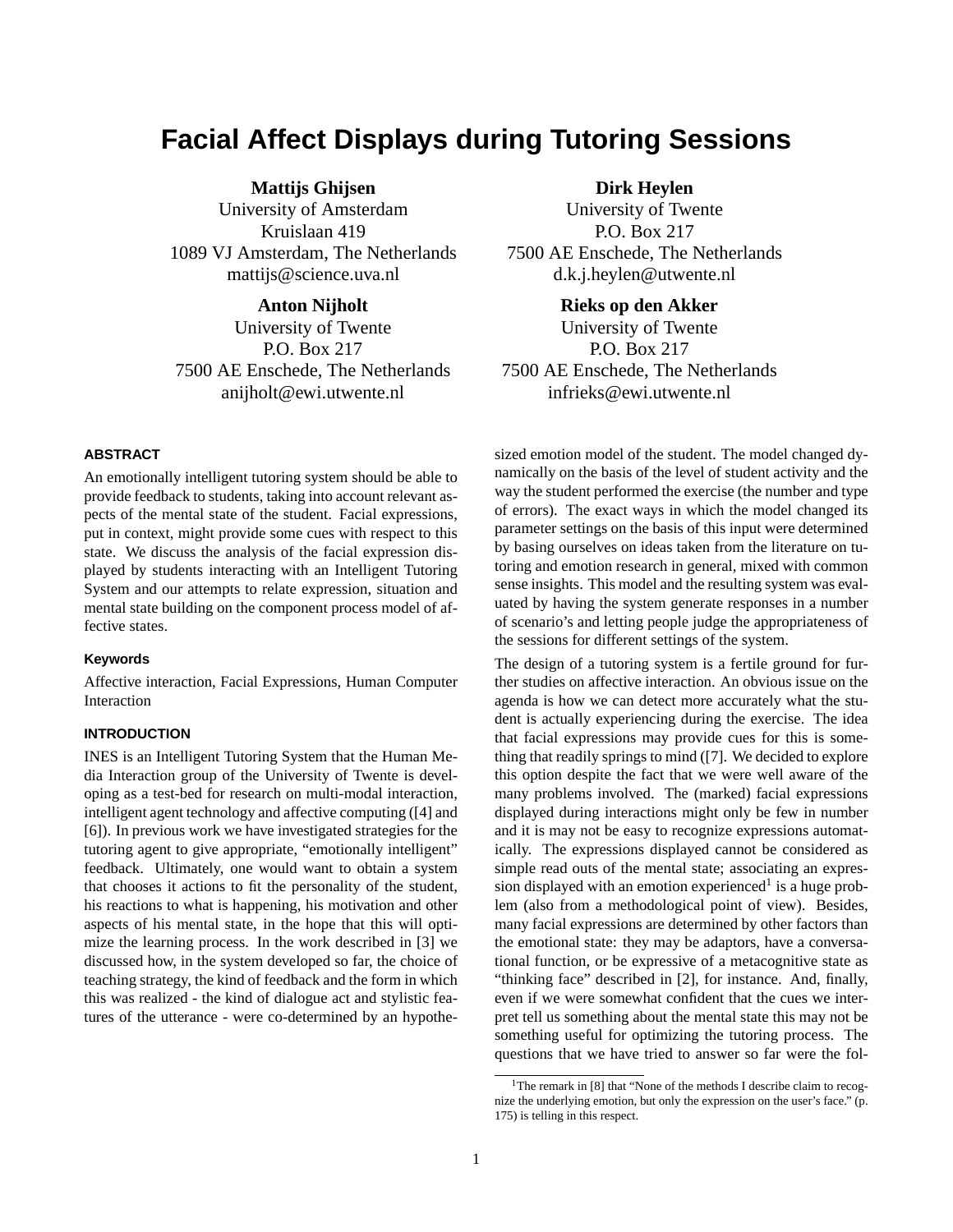lowing: what kinds of facial expressions occur on student's faces during interactions with the INES system and how can we make sense of them. In a pilot experiment we collected video material from students interacting with the system and explored a method to describe the affective information.

We have collected over one hour of video material of students interacting with the INES system. In this paper we will discuss our analysis of the number and kind of facial expressions displayed and the situations in which they occurred. The question we are interest in is what the expressions tell us about the mental state and what events in the context triggered the state/expression. There are various ways one could go about, none completely reliable. One way to proceed to get information about the mental state is to ask the students post-hoc. Another method is to rely on the experimenter's interpretative skills: how do people who view the video interpret the expression in context. For our pilot we relied on this second approach, which is not without its limitations. A third method would be to look up the displays in the dictionary of facial expressions and determine their meaning in that way. Of course, the problem is that no dictionaries of this kind exist that can be used for this purpose. Moreover, it is clear that if such a dictionary existed it would list multiple meanings for each expression and map multiple expressions to the same meaning. Despite this, emotion theorists, communication researchers and facial expression specialists have made inventories of associations between expression and mental state. These attempts at mapping may be used heuristically or as a first model of what happens. With this in mind we have compiled a crude facial expression dictionary<sup>2</sup> from the hints in the literature and made an attempt to evaluate this on our data. We have looked at Scherer's component process approach to find a way to come to grips with the relation between facial expressions, the situation they occur in and the mental state of the student ([9] and [10], [11]). The aim is to derive a table associating elements of the tutoring situation, the facial expressions that occur in that situation and the mental state one might assume to hold that is consistent with the data and that might be of use for the tutoring system. In the next section we describe how we collected and analyzed the data.

#### **INES**

The current demo version of INES implements an exercise which teaches students how to give a subcutaneous injection in the arm of a virtual patient. Students can interact with the patient using speech. The objects in the virtual world that are needed to give the injection are manipulated using a haptic device (a Phantom). The tutoring agent provides instructions and feedback through natural language output (speech) and haptic feedback through the haptic device. The tutor is also

represented by a talking head.



Figure 1: Camera positions.

We used two webcams (as is shown in Figure 1) in the experiment. One webcam was placed on top of the screen of the system where the student is working with the INES system. The other webcam was placed behind the student and captures the actions with the phantom and the screen. All subjects received an explanation of the exercise in advance (as would be the case with an actual nursing student). They carried out the exercise three times in succession.

## **The Exercise**

The exercise a student had to conduct in the experiment was to administer medication to a patient by injection. An exercise consists of the following steps:

- 1. The student has to ask the patient if she wants to place her right arm on the table. The student also has to ask the patient to roll up the sleeve of the right arm. The student can ask these questions by talking to the patient.
- 2. Next, the student needs to disinfect a region on the upper arm where he or she wants to inject the medicine. This is done by using the haptic device. When the student moves the haptic device a 3D graphical representation of a pair of tweezers holding a ball of sterile cotton will also be moving accordingly. The student now has to move the sterile cotton over the patients upper arm to disinfect it.
- 3. Next, the student has to insert the needle into the skin of the patient. This is again done by using the haptic device and a 3D representation of a syringe. The tip of

<sup>2</sup>We are reluctant to use the word dictionary as the term expresses a rather naive view on the relation between facial expression and emotion. On the other hand, for the system to be implemented simplifications will have to made anyway.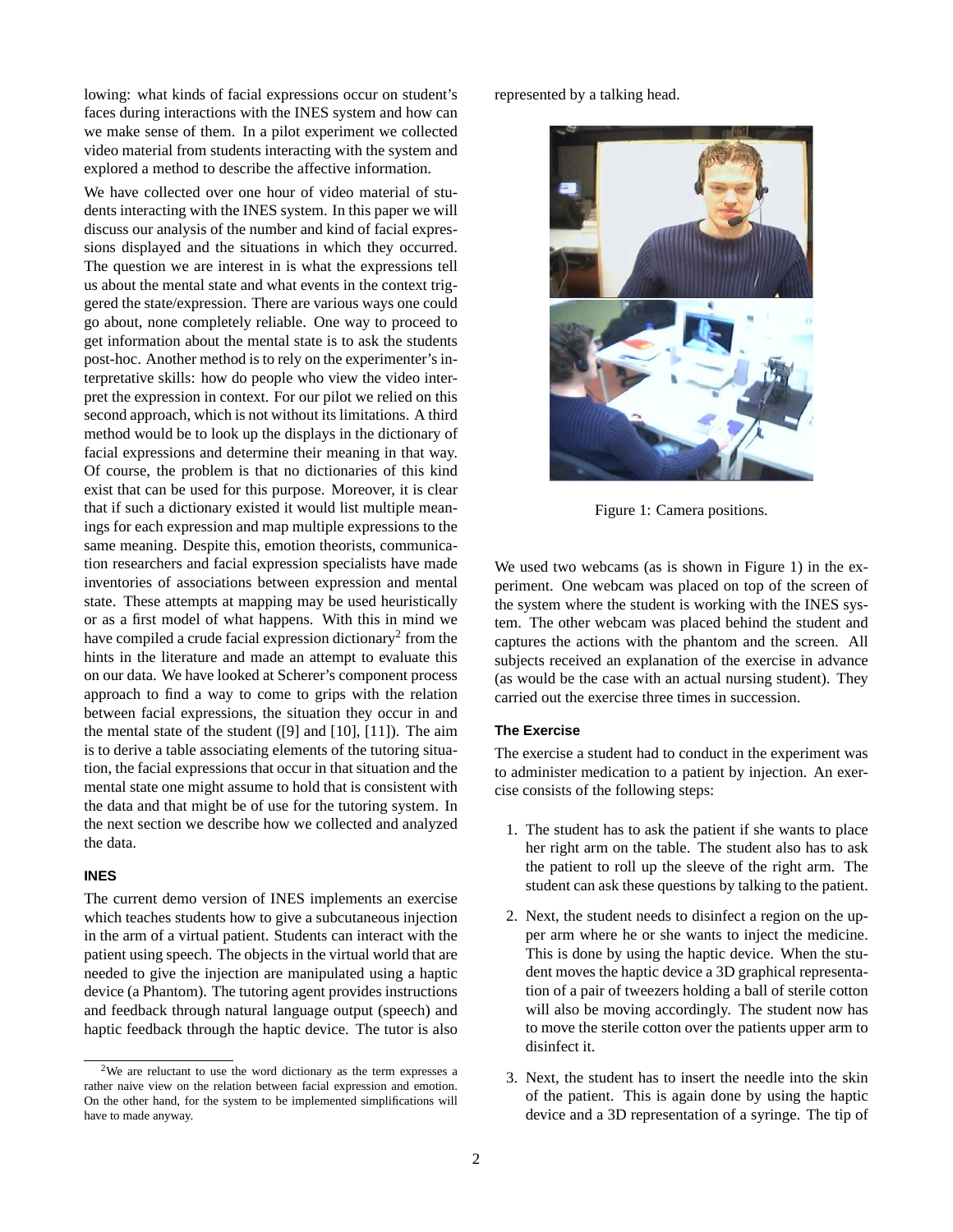the needle has to be positioned right under the skin. Because of the force feedback from the device the student can feel the depth of the needle in the skin layer and the force that needs to be used to get the needle at the required depth.

4. The final step is to inject the medicine and withdraw the needle. This again is done by use of the haptic device.

The actual exercise a nurse has to perform, consists of many more steps before and after this sequence ([5]) but the steps shown above are the only ones were used in the experiment [6]. Table 1 shows a transcript of a part of the exercise<sup>3</sup>. The original exercise was in Dutch but for this illustrative purpose it has been translated to English.

## **EXPRESSIONS**

Each time a subject performed the exercise it was recorded in a take. By watching the takes, the marked facial expressions were put in a table, together with the situation in which they occurred. Table 2 describes the first take of subject 2. Table 3 summarizes the result of all takes. A variety of facial expressions occur but on the whole most of the time the students remain largely 'expressionless'. The table shows, for instance, that when the patient asks for clarification ("Which arm should I put on the table") this is accompanied by several movements: eyebrows are raised, a frown shows, and the head is tilted backwards. They can be interpreted as an instance of slight surprise. The student does not expect the patient to say something except for "I did not understand what you said". When the patient pulls up her sleeve similar displays occur: smiles, eyebrow raises, a head nod, and a pulling back of the head. The head nod in this particular instance functions as a kind of acknowledgement. The table shows that seemingly autonomous actions by the patient are greeted with quite a few expressions.

A second class of situations that brings forth expressions on the face contains the cases where the student manipulates the haptic device. When disinfecting and injecting a lot of smiles occur and some other expressions.

Most of the time it is not difficult for us, when looking at the video, to imagine what state of mind the student is in when displaying the particular expression. It is almost always obviously what event triggers the occurrence of a marked expression. But in order to use this information in a tutoring system, we wanted to describe the relation between situation, expression and ascribed state more systematically. We looked at the literature for a way to help us explain what is it about the situation and particularly the student's appraisal of it that triggers the facial expression. We chose to explore the use of Scherer's component process analysis as one way to describe the relation between facial expression, type of situation and mental state by stimulus evaluation checks.

#### **INTERPRETATION**

In [10], Scherer describes a model that explains how an organism evaluates stimuli in a series of appraisal checks. The general idea is that the outcome of these checks result in specific facial expressions. This can be used to relate stimulus (situation), facial expression and appraisal (mental state). Table 4 show the various checks for dimensions such as novelty (suddenness, familiarity, predictability), pleasantness, goal significance (relevance, expectation of outcome, etcetera), coping potential and compatibility standards. These are related to facial expressions, indicated by Action Unit numbers. The table is adapted from [11].

If we look at our data, one can think about each of the types of situation that occur and make educated guesses as to what kinds of appraisals these situations are likely to give rise to. For instance, in our case, one could come up with something as in Table 5. It should be noted that we have greatly reduced the number of stimulus evaluation checks for the pilot. If the patient pulls up her sleeve, after the student has asked her as part of the exercise, then this is conducive to the goal of the student but the control the student has is low (control being one aspect of coping potential). Novelty is not scored in this table because it is typically not a property of situation types but rather of actual situations. This table gives us then an idea of the *relation between situation and expected appraisal* (**A**).

From the opposite perspective, one can look at the expressions that occur and look up what appraisal dimensions might have led to these expressions, using associations as in Table 4. Here appraisal dimensions are associated with Facial Action Units. Of course the ambiguity of the expression and the nature of the appraisal process operating in real life make these things much more complicated. The theory was not designed to be used as a dictionary. Let alone, that it is designed to be complete. It is obvious that we are reducing the complexity, hoping to arrive at a reasonable guess about how the student experiences the situation. However, what we get out of this is a crude indication of the *relation between facial expression and appraisal* (**B**).

The data about the actually occurring expressions with the situation when they occur has been tabulated as well. This is presented in Table 2. These indicate the *relation between facial expression and situation* (**C**). Given **A** and **B**, a system could infer aspects of the mental state of a student when presented with **C**. Either the facial expression will correspond with what can be expected from the theory or the tables will not provide direct information about how to relate the expression and the situation at all. In that case, the system could decide that the student is experiencing something different from what would be expected and can use the association between expression and appraisal (**B**) to make a guess about the mental state. All this assumes that the various associations make sense. At the early stages of data collection, however, incompatibilities will lead more likely to adjustments of the 'dictionary' (refining the situation descriptions,

<sup>&</sup>lt;sup>3</sup>Tables can be found at the end of the paper.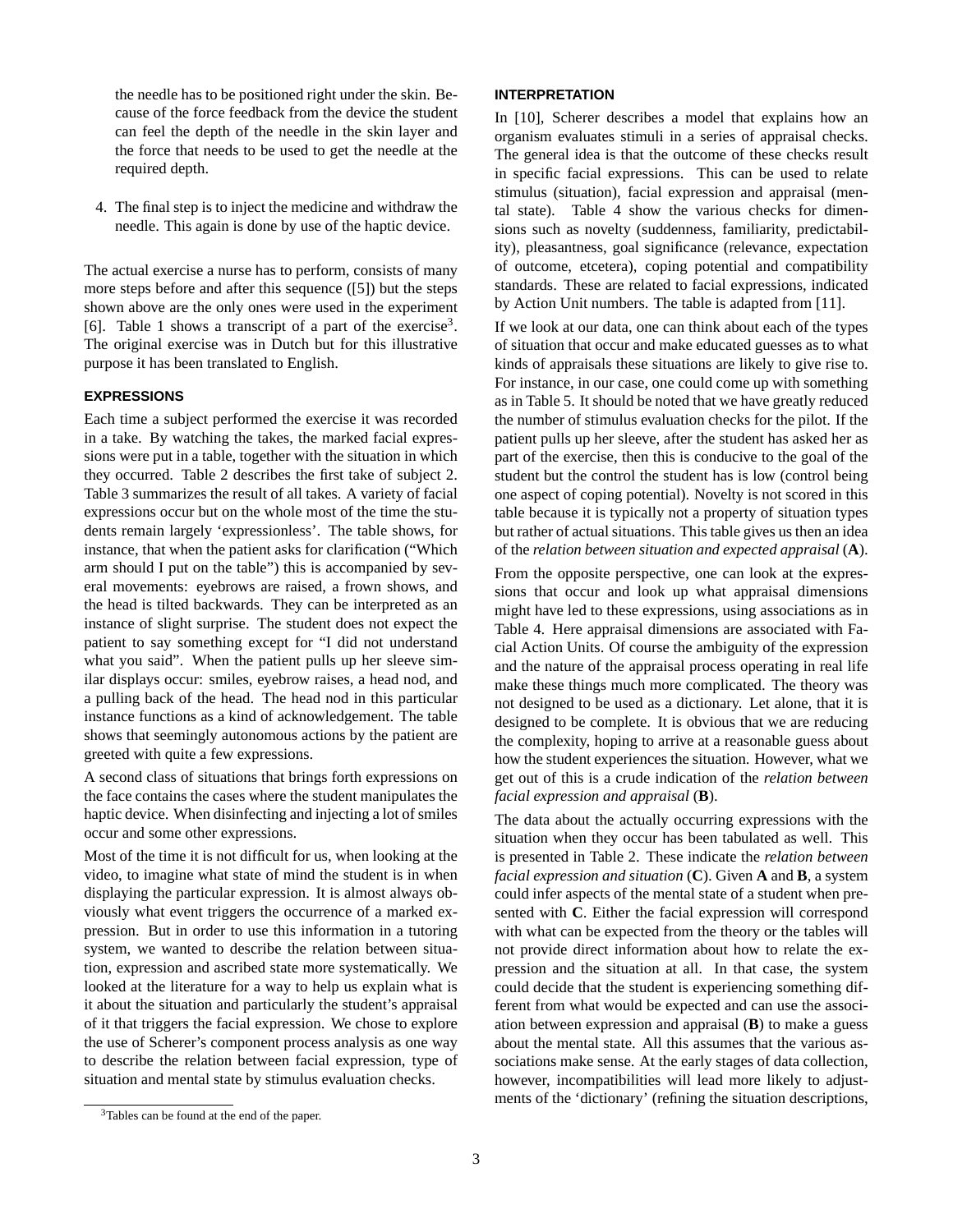changing the analysis in terms of the evaluation checks or changing the associations).

It is also possible to attempt an interpretation of the actually occurring expressions in terms of stimulus evaluation checks, by looking at the expressions and make judgements about the mental state<sup>4</sup>. Such an analysis is presented in Table 6. This table shows how the facial expressions (smile, raise eyebrows, pull down mouth corners and frown) correspond with the characteristics of the situation (expressed as SEC parameters). It shows that smiles often occur in situations that we assume to have a high pleasantness and a conducive goal significance, as one might expect.

Looking at the real data one can thus evaluate the predictions of the theory - the adapted dictionary - further. Such investigations can be used as a heuristic procedure to derive more detailed triples (situation, expression, presumed mental state). In case there are mismatches between the conjectured Stimulus Evaluation Checks and the ones that are associated with the facial expressions one might assume that either the situation specification should be refined or the relations between expression and appraisal might need to be revisited. Clearly, for the simple case we have presented we know that both of these will have to be refined. Our classification of situations, for instance, is too coarse grained. The particular situation with all the contextual features is what gives rise to the actual appraisals.

By collecting and analyzing more data in this way one can refine the specification of the associations between expression, appraisal and situation. Eventually this should provide a basis for use in the a tutoring system or so it is hoped.

# **DISCUSSION**

The goal of our pilot experiment was to find out the frequency and the kind of facial expressions we can expect students to display during a tutoring session and to explore a method to relate facial expression, situation and mental state.

One of the problems with determining the mental state from facial expressions is that there is no one-to-one correspondence. Likewise, the same situation can give rise to different appraisals. It is not the situation as such but the way the person experiences it that is important. The situational factors, and certainly the coarse situation type that we have used, do not completely determine the mental state of course. By looking at more data such as the one we have collected and by analyzing it more thoroughly one could, however, find out what is normal to expect and explain what happens.

Our goal with looking at the facial expressions during tutoring sessions is to get information about aspects of the mental state of the student that may be useful to know for the system in order to adapt its teaching strategy. The inference from facial expression to mental state is one that is hard to make in general. In particular contexts, though, it might be easier. It remains to be seen whether the facial expressions are a useful cue, whether valid inferences can be made and whether they can lead to useful actions of the system. One of the issues related to this is whether the stimulus evaluation checks provide the information that is appropriate for the system to react to. Other aspects of the mental state, attention, concentration, may be more interesting to take into account. The problem with interpreting facial expressions is that many factors contribute to the expression. Expressions may also serve a conversational function, for instance.

It may also be useful to look at other visual cues in this respect. While looking at the data, we noticed that some typical movements of the head can be observed during different stages of the exercise. The head almost freezes, for instance, when full concentration is needed to give the injection with the haptic device. Investigating what these and other head movements may tell us, is currently one of the items on our research agenda.

#### **REFERENCES**

- 1. P. Ekman and M. O'Sullivan. Facial expression: Methods, means, and moues. pages 163–199.
- 2. M. Goodwin and C. Goodwin. Gesture and coparticipation in the activity of searching for a word. *Semiotica*, 62:51–75, 1986.
- 3. D. Heylen, M. Vissers, R. op den Akker, and A. Nijholt. Affective feedback in a tutoring system for procedural tasks. In E. André, L. Dybkjaer, W. Minker, and P. Heisterkamp, editors, *Affective Dialogue Systems*, volume 3068/2004 of *Lecture Notes in Computer Science*, pages 244–253, Kloster Irsee, Germany, June 14– 16 2004. Tutorial and Research Workshop ADS 2004, Springer-Verlag Heidelberg.
- 4. M. Hospers, E. Kroezen, A. Nijholt, R. op den Akker, and D. Heylen. *An agent-based intelligent tutoring system for nurse education*, volume Applications of intelligent agents in health care of *Whitestein Series in Software Agent Technologies*, chapter 9, pages 143–159. Birkhauser Publishing Ltd, Basel, Switzerland, 2003.
- 5. M. Hospers and L. Kroezen. I.N.E.S. intelligent nursing education software. Master's thesis, Departement of Computer Science University of Twente, 2002.
- 6. S. Kole. Tactile, spoken, and visual interaction within an intelligent tutoring system. Master's thesis, Department of Electical Engineering, Mathematics, and Computer Science, University of Twente, Enschede, 2004.
- 7. C. Lisetti and D. Schiano. Facial expression recognition: where human computer interaction, artificial intelligence, and cognitive science intersect. *Pragmatics and Cognition*, 8(1):185–235, 2000.
- 8. R. Picard. *Affective Computing*. The MIT Press, Cambridge, Massachusetts, 2000.

<sup>&</sup>lt;sup>4</sup>One could adopt various methods to attempt this, with more or less reliability ([1])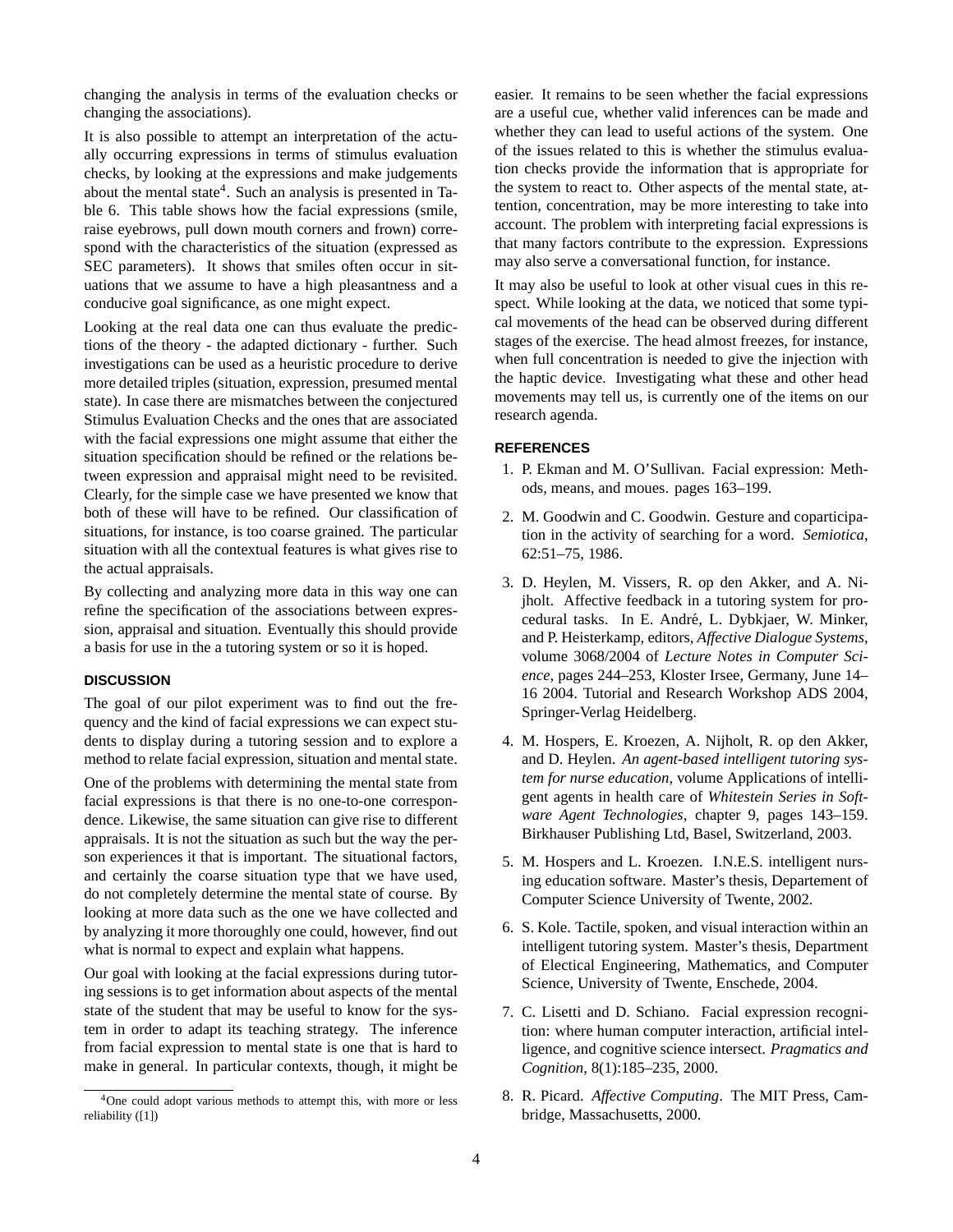- 9. K. Scherer. *On the Nature and Function of Emotion: A Component Process Approach*, chapter 14, pages 293– 318. Approaches to Emotions. Lawrence Erlbaum Associates, Hillsdale, New Jersey, 1984.
- 10. K. Scherer. Toward a dynamic theory of emotion: The component process model of affective states. Copy retrieved [02-26-2004] from: http://www.unige.ch/fapse/emotion/publications/list.html, 1987.
- 11. T. Wehrle, S. Kaiser, S. Schmidt, and K. Scherer. Studying the dynamics of emotional expression using synthesized facial muscle movements. *Journal of Personality and Social Psychology*, 78(1):105–119, 2000.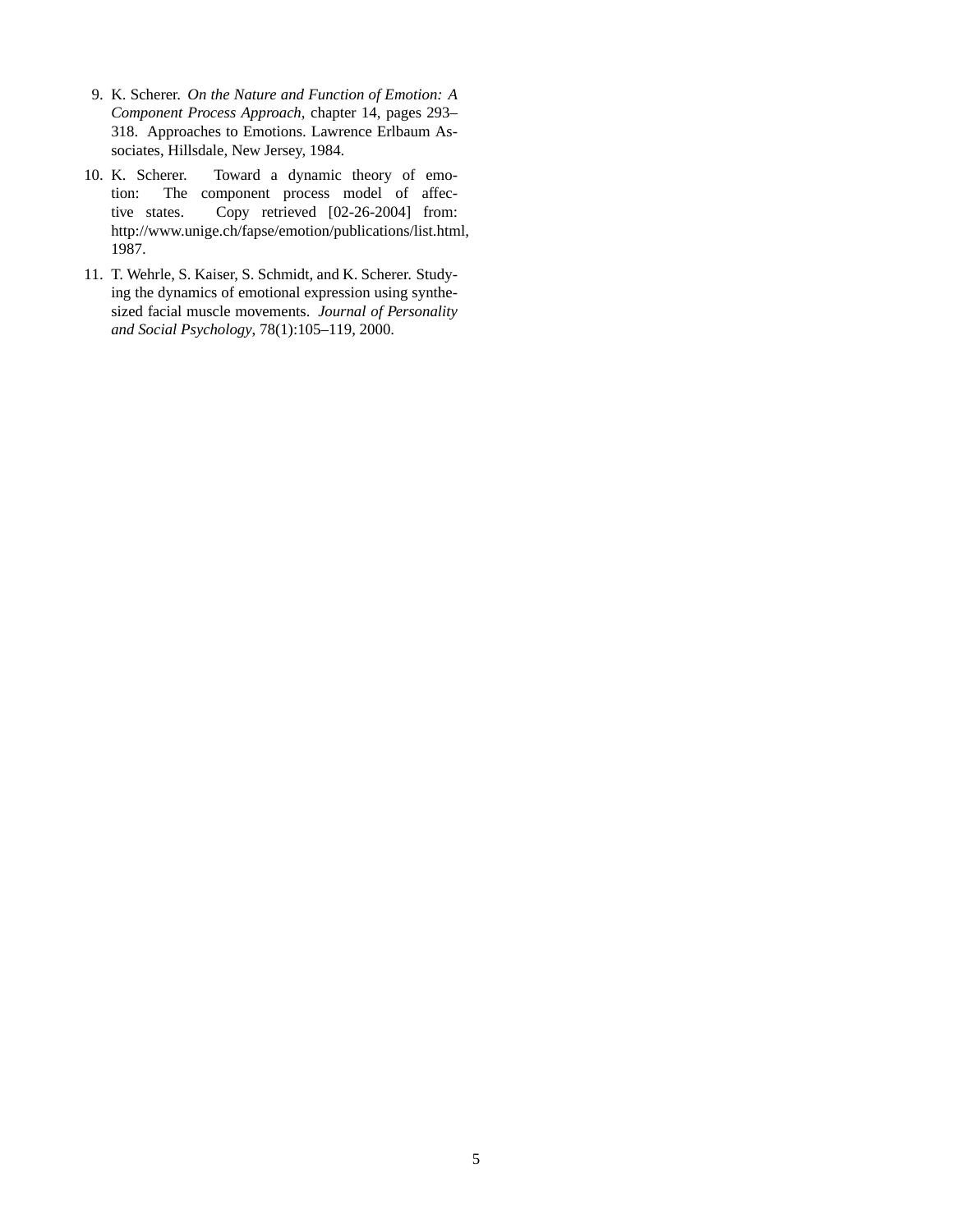```
Student: Put your right arm on the table.
Patient: I didn't understand what you said, could you repeat the sentence?
Patient: Where do I have to put my arm?
<student raises eyebrows and pulls down mouth corners>
Student: Put your right arm on the table.
Patient: OK
<patient places her arm on the table>
Student: Could you pull up your sleeve?
Patient: Which sleeve should I pull up?
Student: Of your right arm.
Patient: OK
<patient pulls up sleeve>
<student starts disinfecting the arm of the patient>
<student smiles>
<student has finished disinfecting the arm of the patient>
<student smiles>
<student starts injecting the medicine>
<student has completed the task>
<student smiles>
```
Table 1: Transcript of an exercise.

| <b>Situation</b>                                                 | Facial expression |
|------------------------------------------------------------------|-------------------|
| Patient repeatedly does not understand what the student has said | smile             |
| Patient repeatedly does not understand what the student has said | smile             |
| Patient puts her arm on the table                                | smile, nod head   |
| Patient pulls up her sleeve                                      | smile, nod head   |
|                                                                  | raise eyebrows    |
| Student starts to disinfect the arm                              | smile             |
| Student is disinfecting the arm                                  | smile             |
| Student is disinfecting the arm                                  | smile             |
| Student is injecting the medicine                                | smile             |
| Student is injecting the medicine                                | smile             |

Table 2: An example of the collected data (Subject 2, Take 1).

| Situation<br>F <sub>a</sub> -                |                | smile raise mouthfrown nod |               |   |                | tilt | pull |
|----------------------------------------------|----------------|----------------------------|---------------|---|----------------|------|------|
| cial Expression                              |                |                            | $brow(s)$ or- |   |                | head | head |
|                                              |                |                            | ner           |   |                | left | back |
|                                              |                |                            | down          |   |                |      |      |
|                                              |                |                            |               |   |                |      |      |
| Patient does not understand what the student |                |                            |               |   |                |      |      |
| has said.                                    |                |                            |               |   |                |      |      |
| Patient asks for clarification               |                | $\overline{c}$             |               | 1 |                |      | 1    |
| Patient repeatedly does not understand what  | $\mathfrak{D}$ |                            |               |   |                |      |      |
| the student has said                         |                |                            |               |   |                |      |      |
| Patient does not respond at all to anything  | 1              | 1                          | 1             |   |                |      |      |
| the student says                             |                |                            |               |   |                |      |      |
| Patient says something unexpected            |                |                            |               |   |                |      |      |
| Student asks the patient to do something     |                | 1                          |               |   |                |      |      |
| Student give the patient more information    | 1              |                            |               |   |                |      |      |
| Patient pulls up her sleeve                  | 4              | $\overline{c}$             |               |   | 1              |      | 1    |
| Patient puts her arm on the table            | 1              | $\overline{c}$             |               |   | $\overline{c}$ | 1    |      |
| Student is disinfecting the arm              | 7              | 1                          |               |   |                |      |      |
| Student has finished disinfecting the arm    | $\overline{c}$ |                            |               |   |                |      |      |
| Student is injecting the medicine            | 3              |                            |               |   |                |      |      |
| Student has finished injecting the medicine  | 1              | $\overline{c}$             | 1             |   |                |      |      |
| <b>OTHER</b>                                 | 1              | $\mathfrak{D}$             | 1             |   |                |      |      |

Table 3: The occurrence of facial expressions in different situations